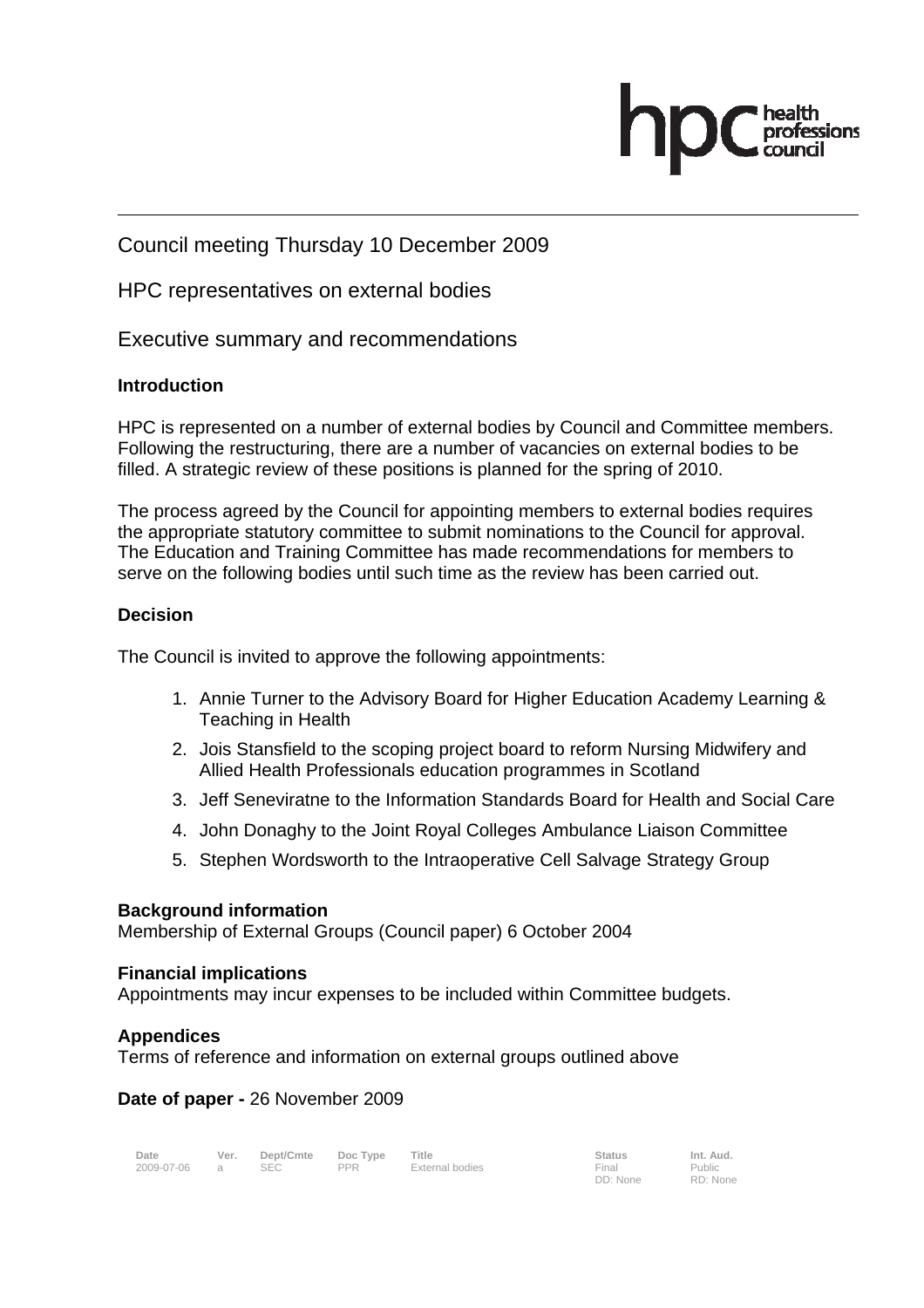# **1. Advisory Board for Higher Education Academy Learning & Teaching In Health (HEALTH)**

The Board meets three times a year in various UK locations

#### Terms of reference:

- Advice and support to the HEALTH Network Group Directors and team
- Acting as the first point of subject accountability for the HEALTH Network Group
- Advising on the development of the federal HEALTH Network Group
- Advising on the HEALTH Network Group development of its strategic and operational plan and progress
- Advising the HEALTH Network Group on strategies to support and enhance student learning in both academic and practice contexts
- Advising the HEALTH Network Group on policy issues that may impact upon the students' learning experience with a view to influencing future strategic direction and approaches
- Receiving reports on current activity, annual reports and monitoring information
- Reviewing budgets and spending
- Championing the work of the HEALTH Network Group constituencies and bringing feedback from these
- When necessary, and jointly with the host institution and Academy's Director of Networks, appointment of the centre Director
- Liaison with the Higher Education Academy Senior Executive Group (York) and advice to Academy on subject related matters
- Annual evaluation of the HEALTH Network Group work, including receiving the report from the external evaluator

#### **2. Scoping project board to reform Nursing Midwifery and Allied Health Professionals education programmes in Scotland**

HPC has been approached by the project lead of a major scoping project in Scotland to reform their Nursing Midwifery and Allied Health Professionals education programmes based on the idea of a common core curriculum. This is a two-year project on behalf of Universities Scotland (funded by Scottish Funding Council and NHS Education for Scotland) and is currently being run in close liaison with Glasgow Caledonian, Queen Margaret and Robert Gordon Universities. The aim is to develop an educational proposal to maximise safety,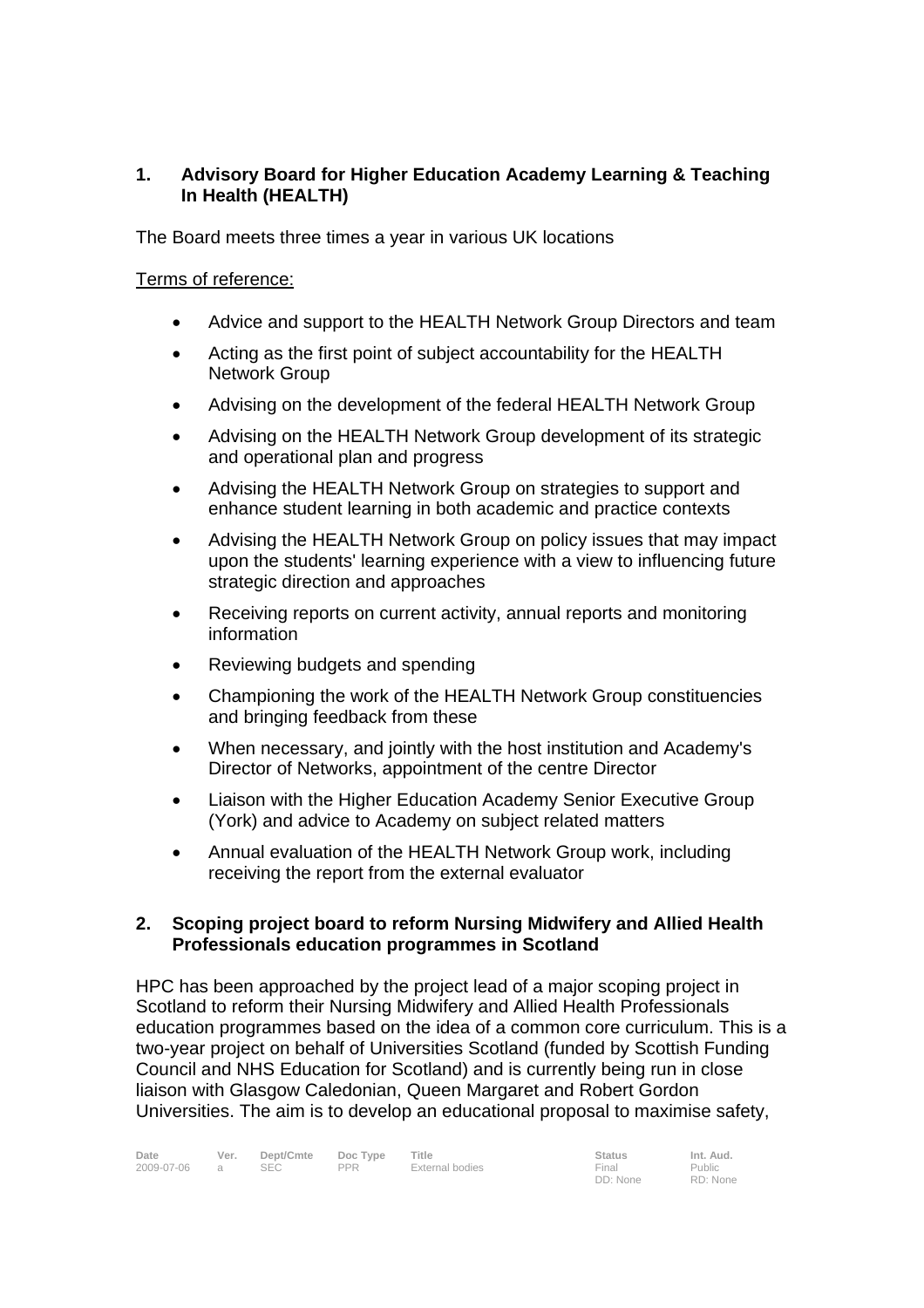flexibility, transferability and employability.

The project has various components and wishes to involve key stakeholders to explore the implications of their potential approach for patients, students, practitioners, employers, professional bodies and regulators. The Director of Education has met the project lead, Dr Stuart Cable, to get an idea of the scope of the project and discussed the proposal with the Chairman of HPC's Education and Training Committee.

The Chairman recommended that HPC participate in the project to help ensure that any developments fit with HPC's standards and processes, but also to increase the Committee's awareness of educational developments in the home countries. The Director of Education also represents HPC on this body.

# **3. Information Standards Board for Health and Social Care.**

The Board meets once a month in various UK locations

Established in 2001, the Information Standards Board for Health and Social Care (ISB) provides assurance of Information Standards for the NHS and working with other agencies. ISB is one of the advisory boards reporting to the NHS National Programme for IT Board. It is independent in its function and draws it's voting members from a broad cross section of stakeholder groups (see Key Contacts for a present list of members together with their constituencies). To undertake its assurance role, ISB has the support of over 35 appraisers (called *Reference Group Members*), who have extensive healthcare and information standards experience across clinical, management, technical, public health and social care domains. *Domain Leads* for each of these areas are seconded to ISB part-time, providing leadership to reference group members and in standards assurance whilst maintaining their healthcare experience.

Developers of Information Standards in the NHS and Social Care and beyond interact with ISB through a full time team in a continuous assurance process as they develop iterations of their Standard prior to formal assessment.

# **4. Joint Royal Colleges Ambulance Liaison Committee**

Committee meets three times per year, usually in Nottingham. The provisional representative is John Donaghy.

Its role is to provide robust clinical speciality advice to ambulance services. It is the production of its regularly updated UK Ambulance Service Clinical Practice Guidelines for which JRCALC is most well-known. JRCALC is and always has been a busy focus for clinical matters of ambulance relevance from a wide

DD: None Public RD: None